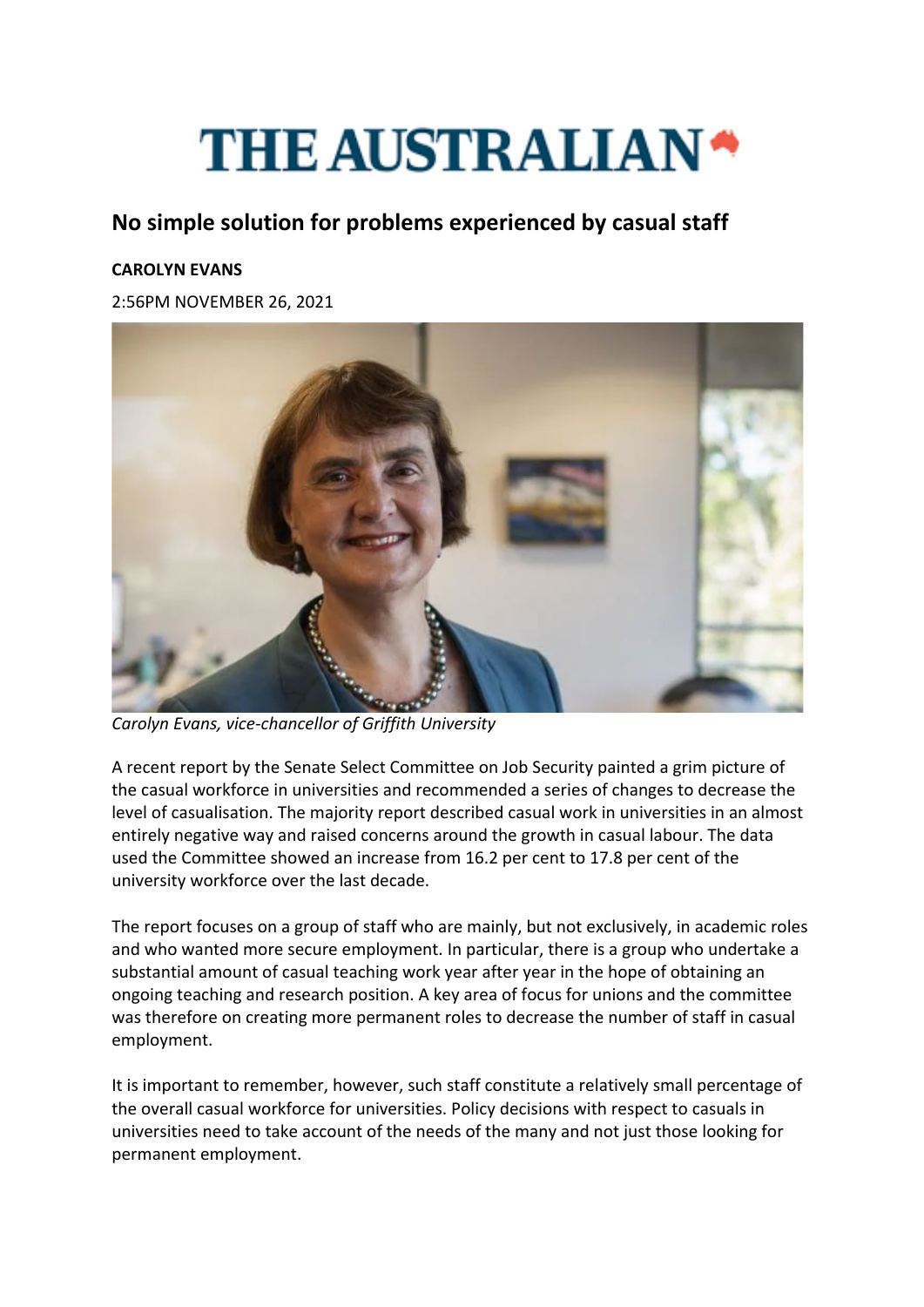Casual workers at universities come from a number of categories. One important group is current students. PhD students take on some teaching or research work while they are completing their theses. Undergraduates help to cover the costs of study by taking shifts shelving library books, working on the reception in the gym or other work.

Creating employment opportunities for our students both assists them to cover the costs of their study and provides valuable work experience. We need to continue to create these opportunities and ensure that students can move through them over time. If one graduating group of PhDs got to turn their casual work into permanent work as a right that would limit the opportunities for the next cohorts.

Another key group working in universities as casual staff are the industry and professional experts who undertake some teaching. These might be lawyers, engineers, artists or business leaders who enjoy the opportunity to help train the next generation of people to work in their field. Such experiences are invaluable to students and help keep universities connected to employers. While they count as casual staff, most have a full-time role elsewhere and no interest in more permanent employment.

As with other employers, there is also a group of casuals who prefer the flexibility of working casually and the loadings that come with it. There are various stages of life at which this might be the best option for some people. Indeed, some staff who are offered conversion to more permanent arrangements reject it for these reasons.

In 2020, the Innovative Research Universities undertook an analysis of casual employment categories across its seven members. Of the approximately 22,000 casual staff employed last year by these universities, one fifth (20 per cent) earned less than \$1,000, almost half (48 per cent) earned less than \$4,000 and almost three quarters (72 per cent) earned less than \$10,000. Less than 2 per cent of casually employed staff were earning more than \$50,000. This suggests, in the overwhelming majority of cases, casual salaries were being used appropriately for limited amounts of work rather than as a substitute for ongoing employment.

None of this is to deny that some casual staff members at universities find themselves in a very difficult position having undertaken substantial amounts of work over a period of many years. It is time to have a thoughtful and serious conversation about what the sector can and should do for such workers.

So, what should universities be doing to support those long-term casual workers and how might employers and unions work together towards better outcomes?

The main solution that is often posed is to transfer workers into ongoing roles. In some cases, this is appropriate and beneficial for both parties. In the case of professional staff, for example, it will often be possible to create a role that is similar to the one being undertaken casually (eg ten hours a week working in accounting) but that ensures more certainty. Provisions around conversion in some existing enterprise agreements have been used for this purpose and they can be useful for these staff.